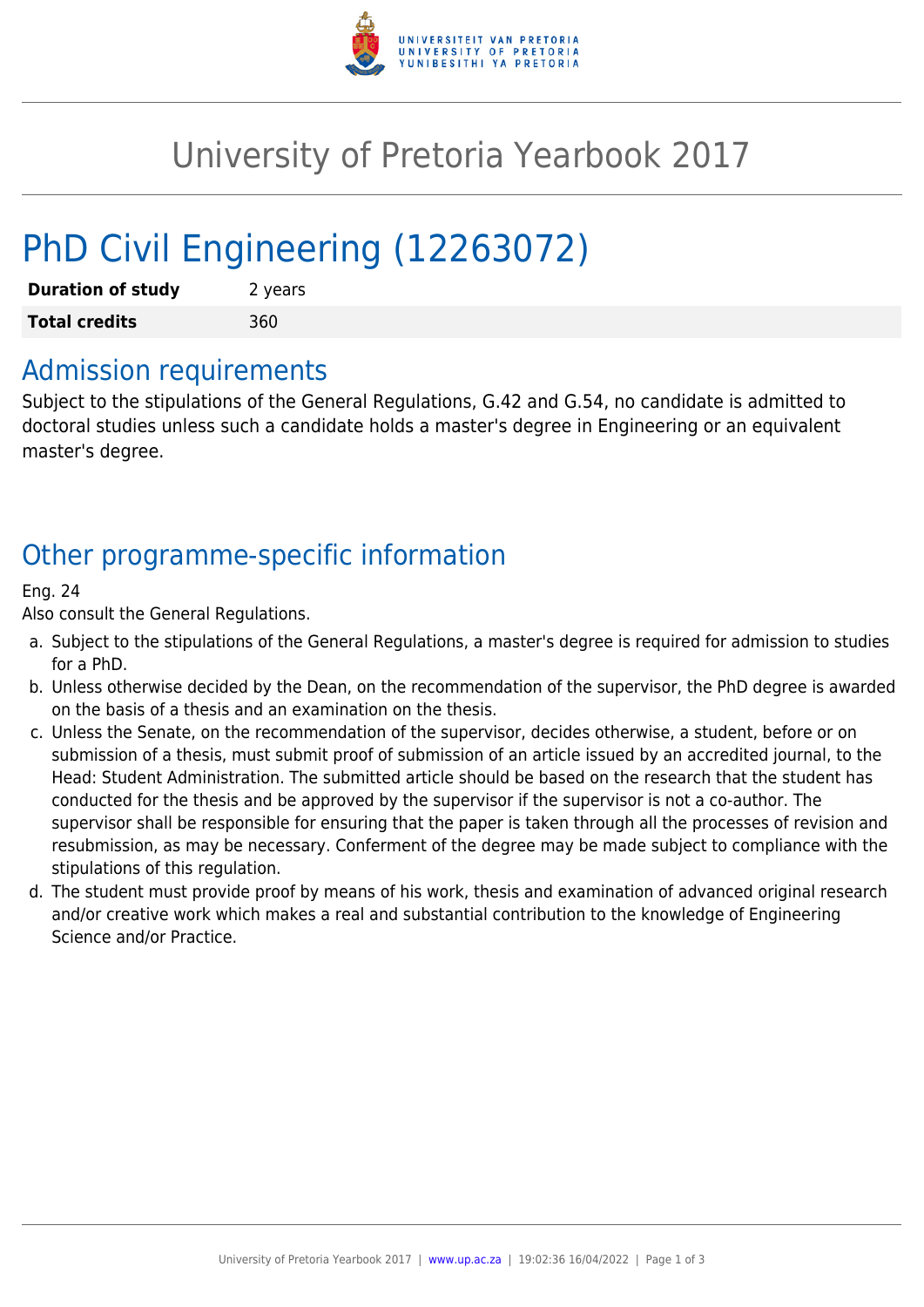

## Curriculum: Year 1

**Minimum credits: 360**

### **Core modules**

#### **Thesis: Civil engineering 990 (SIR 990)**

| <b>Module credits</b>         | 360.00                                     |
|-------------------------------|--------------------------------------------|
| <b>Prerequisites</b>          | No prerequisites.                          |
| <b>Language of tuition</b>    | Separate classes for Afrikaans and English |
| <b>Academic organisation</b>  | Civil Eng                                  |
| <b>Period of presentation</b> | Year                                       |